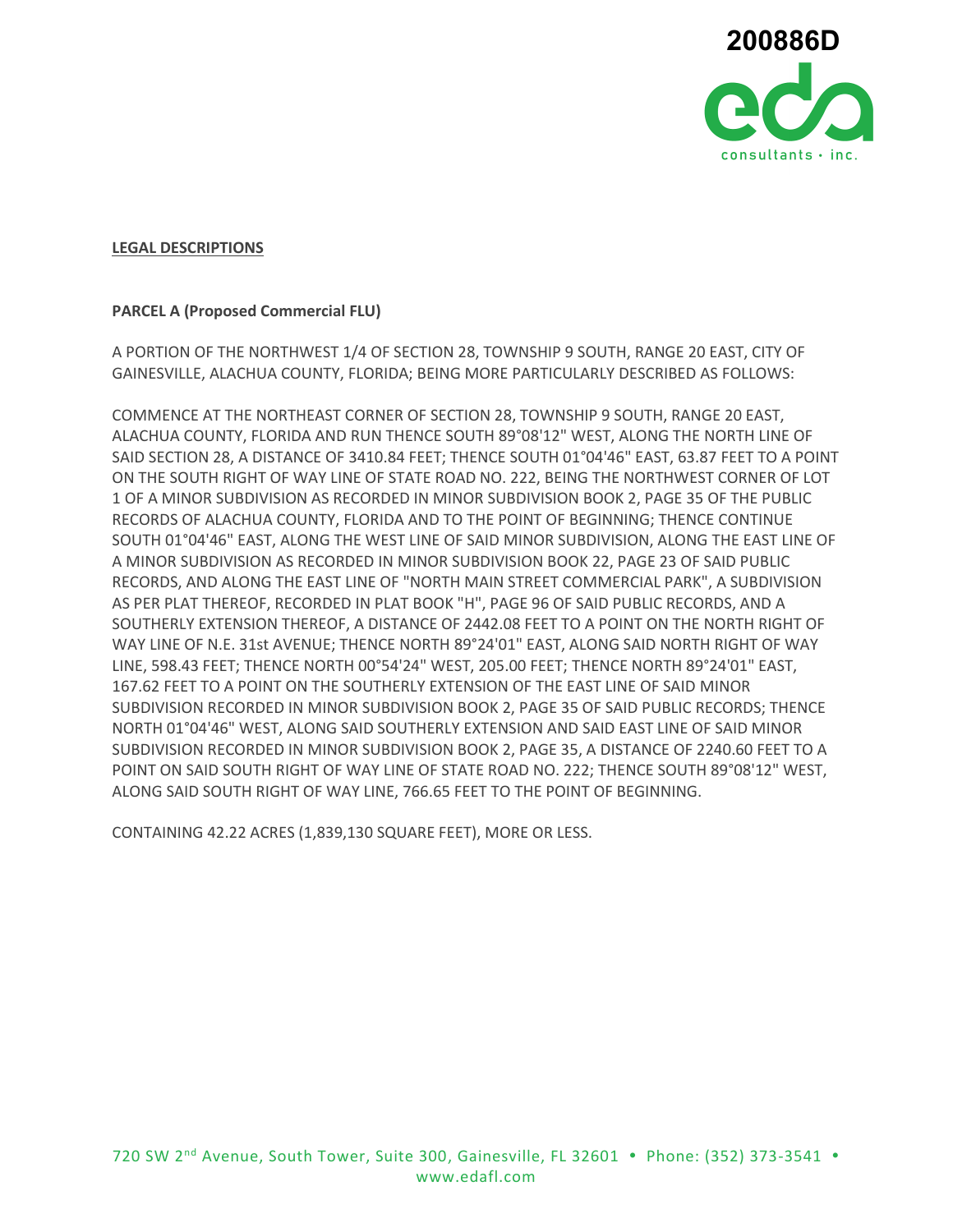## **PARCEL B (Proposed Urban Mixed Use FLU)**

A PORTION OF THE NORTHWEST 1/4 OF SECTION 28, TOWNSHIP 9 SOUTH, RANGE 20 EAST, CITY OF GAINESVILLE, ALACHUA COUNTY, FLORIDA; BEING MORE PARTICULARLY DESCRIBED AS FOLLOWS:

COMMENCE AT THE NORTHEAST CORNER OF SECTION 28, TOWNSHIP 9 SOUTH, RANGE 20 EAST, ALACHUA COUNTY, FLORIDA AND RUN THENCE SOUTH 89°08'12" WEST, ALONG THE NORTH LINE OF SAID SECTION 28, A DISTANCE OF 3410.84 FEET; THENCE SOUTH 01°04'46" EAST, 63.87 FEET TO A POINT ON THE SOUTH RIGHT OF WAY LINE OF STATE ROAD NO. 222, BEING THE NORTHWEST CORNER OF LOT 1 OF A MINOR SUBDIVISION AS RECORDED IN MINOR SUBDIVISION BOOK 2, PAGE 35 OF THE PUBLIC RECORDS OF ALACHUA COUNTY, FLORIDA; THENCE NORTH 89°08'12" EAST, ALONG SAID SOUTH RIGHT OF WAY LINE, 766.65 FEET TO THE POINT OF BEGINNING; THENCE CONTINUE NORTH 89°08'12" EAST, ALONG SAID SOUTH RIGHT OF WAY LINE, 676.65 FEET; THENCE SOUTH 00°54'24" EAST, 1214.61 FEET; THENCE SOUTH 89°08'12" WEST, 672.99 FEET TO THE SOUTHEAST CORNER OF SAID MINOR SUBDIVISION; THENCE NORTH 01°04'46" WEST, ALONG THE EAST LINE OF SAID MINOR SUBDIVISION, 1214.62 FEET TO THE POINT OF BEGINNING.

CONTAINING 18.82 ACRES (819,644 SQUARE FEET), MORE OR LESS.